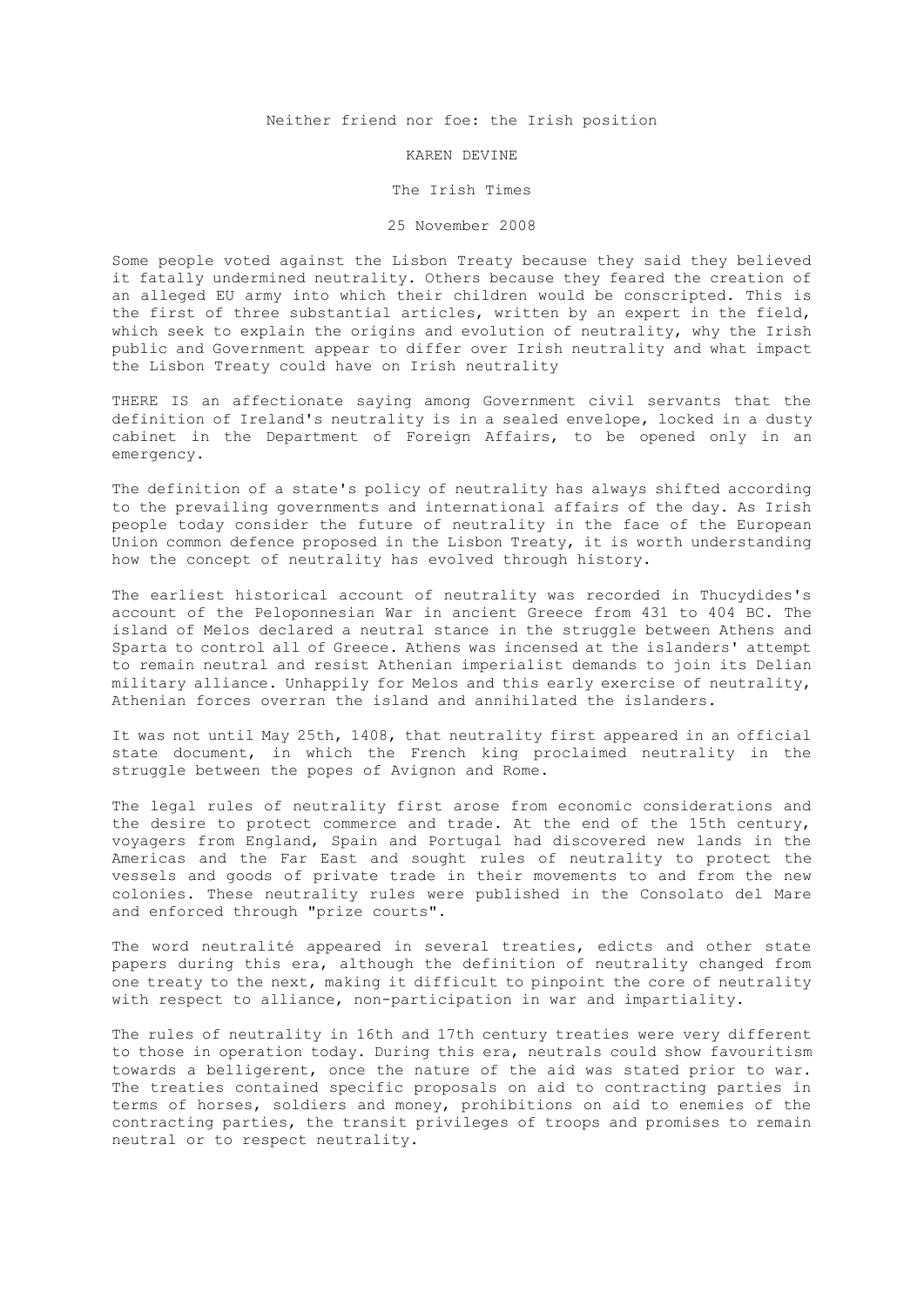It was not until the 18th century that limits on the partiality of neutrals were introduced.

After war broke out between France and England in 1793, US president George Washington, his secretary of state, Thomas Jefferson, and the secretary of the treasury, Alexander Hamilton, and other American statesmen decided to keep their nascent republic out of this external conflict, mindful of the need to avoid war within the US between pro-French or pro-English parties, and adopted an "impartial" stance.

The neutrality legislation enacted in the Neutrality Act of June 5th, 1794, specified that US citizens acting within the territory of the US in support of a foreign prince or state in war would be subject to criminal penalties. Through its efforts to obtain acceptance of this policy from the countries of Europe through the late 18th, 19th and early 20th centuries, the US government played a leading role in the development of the international laws of neutrality.

In contrast, during the Napoleonic Wars, both the French and British paid scant regard to the rules of neutrality. Both sides felt there ought to be no neutrals in the wars. Napoleon was determined to stop all commercial intercourse with Britain. Britain and Russia made an agreement on March 25th, 1793, to prevent protection of non-belligerent commerce with France.

By this time aid to a belligerent was considered a breach of neutrality.

It was during the 19th century that neutrality became recognised as a concept that could be used to satisfy moral "natural law", in particular to accomplish humanitarian purposes.

The first multilateral Geneva Convention of 1864 provided for hospitals and ambulances to be "neutral", that is, to be protected and respected by belligerents as long as they are used by the sick or wounded and not occupied by military forces. It became possible to incorporate moral arguments in the design of a concept of neutrality that would maximise the values implicit in the moral system of the international order.

An impulse to agree an international set of rules outlining the rights and duties of neutrals with respect to war on land and at sea culminated in the formulation in the 1907 Hague Conventions. The conventions assumed a system of international relations where war was inescapable, but would not involve all great powers in a systemic global war. The neutral state was obliged to observe impartiality, but not its citizens.

In principle, the territory of neutral states was inviolable and through transit of belligerent troops was prohibited. The convention specified that measures taken by neutral powers to prevent violations of its neutrality could not be considered a hostile act.

With the outbreak of the first World War, the US government again declared its neutrality. President Woodrow Wilson espoused neutrality in 1914 based on three ideas: geographic distance, political distance, and impartiality.

Impartiality was based on equal feelings of friendship for belligerents on both sides, and sympathy for mankind, which would be realised through help to both sides when the struggle was over. Wilson made adherence to neutrality a test of patriotism: "Every man who really loves America will act and speak in the true spirit of neutrality."

The US emphasised the legal right of its citizens to trade with belligerents. US nationals' neutral trade was of great domestic importance and rescued an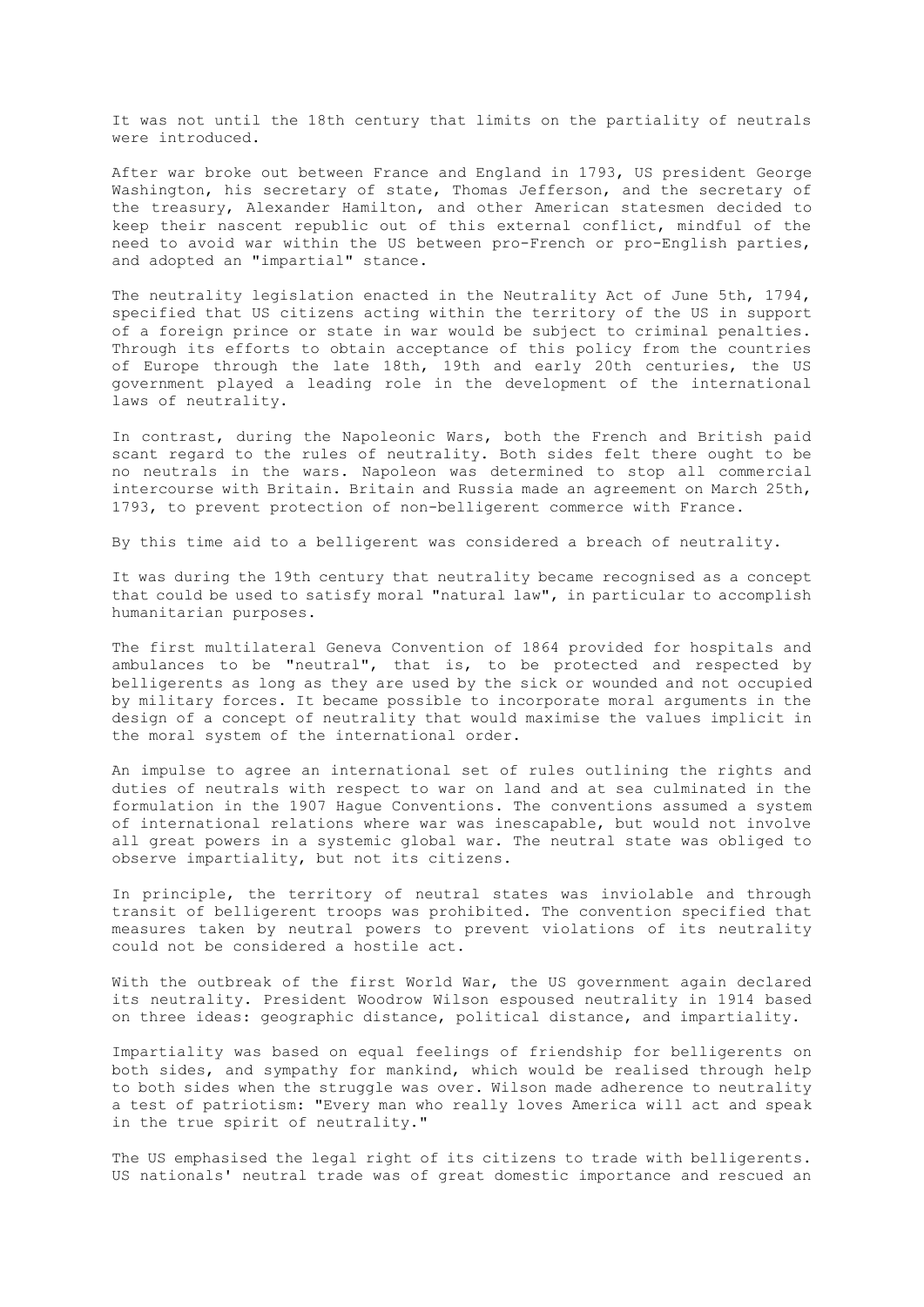American economy struggling with recession. A trade imbalance in arms, munitions and supplies developed in favour of the Allies, to the point of affecting the outcome of the war.

The Central Powers objected and responded with a policy of unrestricted submarine warfare. US citizens became casualties of German submarine attacks on Allied and US vessels, including the Lusitania which sank off the coast of southwest Ireland.

Using rhetoric that transformed the US into a champion of the rights of mankind and democracy, Wilson declared war because "the military masters of Germany denied us the right to be neutral". Wilson asserted that the US was ready to defend its character, independence, self-respect and honour in the face of a German government that had failed to uphold the laws on the rights of neutrals and the immunity of non-combatants.

Although Irish neutrality had previously been advocated by Wolfe Tone in 1790 as a core republican value, it was during this time that the roots of Ireland's neutrality were planted.

Arthur Griffith and James Connolly co-founded the Irish Neutrality League in 1914 and called for a policy of neutrality in the first World War, underpinned by the values of independence, nationalism and anti-imperialism.

This brief history of neutrality has illustrated the differing motives behind its use and development. It was adhered to out of fear by the people of Melos in 415 BC; it was developed for profit by private merchants and fledgling state governments in the 14th and 15th centuries, and the US linked neutrality to the motive of honour during the first World War.

Today, international relations academics refer to these three motives of fear, profit and honour in terms of corresponding foreign policy goals of security, prosperity, and identity. Irish governments have argued at different times since the founding of the State that neutrality can achieve all three goals.

Security underpinned Eamon de Valera's policy of Irish neutrality before and during the second World War. It is important to understand that a neutral is not defenceless, even though its army and navy may be small.

Neutrals operate a policy known as dissuasion, demonstrating sufficient ability and determination to fight and indicating that the cost of any attack met by a robust defence (including civilian population if necessary) would outweigh any perceived benefits.

Furthermore, the stance of Irish neutrality indicated non-aggressive intentions, avoiding contributing to international tension created by ownership of a significant military arsenal and the potential for posturing. Irish neutrality today still reflects the identity articulated by de Valera in June 1936 when he said: "I think that the average person in this country wants to make war on nobody. We have no aggressive designs. We want to have our own country for ourselves, as I have said on more than one occasion, and that is the limit of our ambition; we have no imperial ambitions of any sort."

The motive of profit and goal of prosperity have played an increasingly significant role in debate on Irish neutrality in more recent years. The UK and the other member states of the EU are Ireland's most important trading partners. The US is a very important source of foreign direct investment, with nearly 100,000 Irish people employed directly by American companies.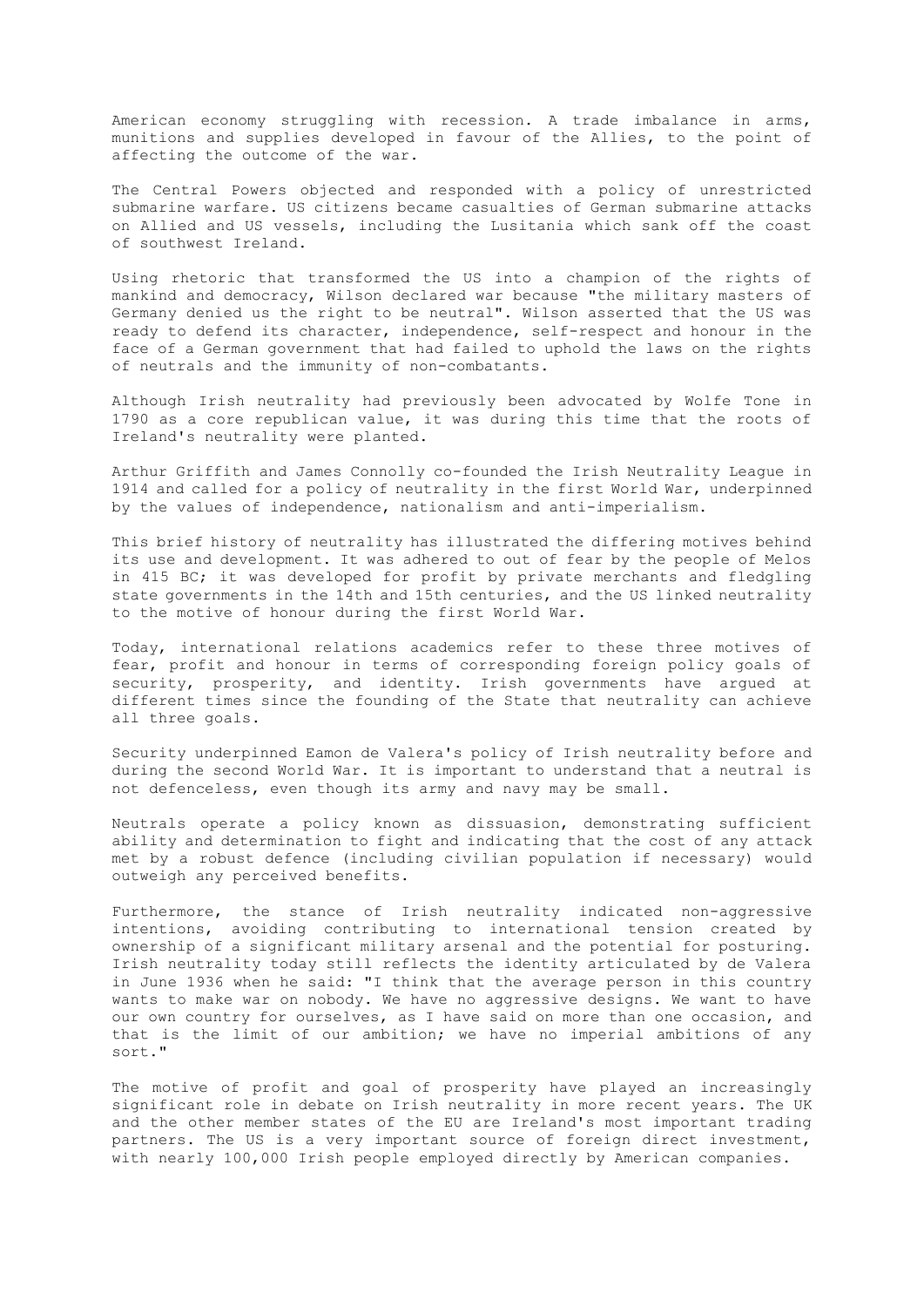One argument made by proponents of a European security and defence policy is that Ireland is morally obliged to participate in a European defence because of the prosperity she has enjoyed through the receipt of structural funds and membership of the single market.

The counter-argument runs that the funds are administered to all underdeveloped regions for the benefit of the EU as a whole and that other states such as the UK and Germany have never been asked to change their defence policy orientations in exchange for funds received.

It is true that military obligations were never attached to EU funds or linked to economic prosperity arising from membership. In 1951 the Irish government refused additional Marshall aid funding from the US because of the military strings that were attached to it and the consequent implications for maintaining an independent and neutral foreign policy stance.

It would be interesting to speculate on the preferences over the retention of Irish independence and neutrality of Irish public opinion and the government of the time, had similar military strings been attached to EC structural funds. Such speculation sets up an implicit tension between the goal of identity and the goal of prosperity.

An example of this tension is the debate over the decision of the Irish government to allow US troops to pass through Shannon airport on the way to the US-led war in Iraq. On the one hand, recent research on public opinion and neutrality shows that Irish neutrality is supported by a majority of Irish people as a foreign policy identity that includes the values of peacepromotion, non-involvement in war and impartiality.

On the other hand, the transit of belligerent troops through Shannon violates the international law of neutrality and undermines the publicly supported concept of Irish neutrality. A 2007 opinion poll showed that a majority of Irish people (58 per cent) were opposed to the use of Shannon by US troops. The government argued that denying the transit of troops would be a hostile act. Legally, the opposite is true; allowing the transit of troops is a hostile act. The neutral states of Austria, Sweden and Finland made it clear that they would not aid the war effort and would deny the US and its allies permission to enter their airspace.

Politically, the position is debatable. The government allowed the transit of troops, citing fears that US business elites would otherwise become emotional about their investment in Ireland which would lead to a loss of foreign direct investment (or FDI) and Irish prosperity.

Evidence for this position appeared questionable when Jack Welch, the former chief executive of General Electric, maintained that US firms invested in Ireland to make profits and would continue to invest as long as it was profitable, regardless of whether troops were allowed to transit through Shannon or not.

However, there is a political link to the economic argument as the government decision to permit the transit of troops at Shannon was implicated in the decision by the US Congress to maintain funding for the International Fund for Ireland in 2003. Profit was clearly in government minds when former minister for transport Martin Cullen pointed out that the revenue generated from the transit of troops was over €9 million in 2003.

Thus, there appears to be a tension between profit and values in decisions over neutrality. Some opt for the former, arguing it is the government's job to define State interests in economic terms and to pursue them responsibly.